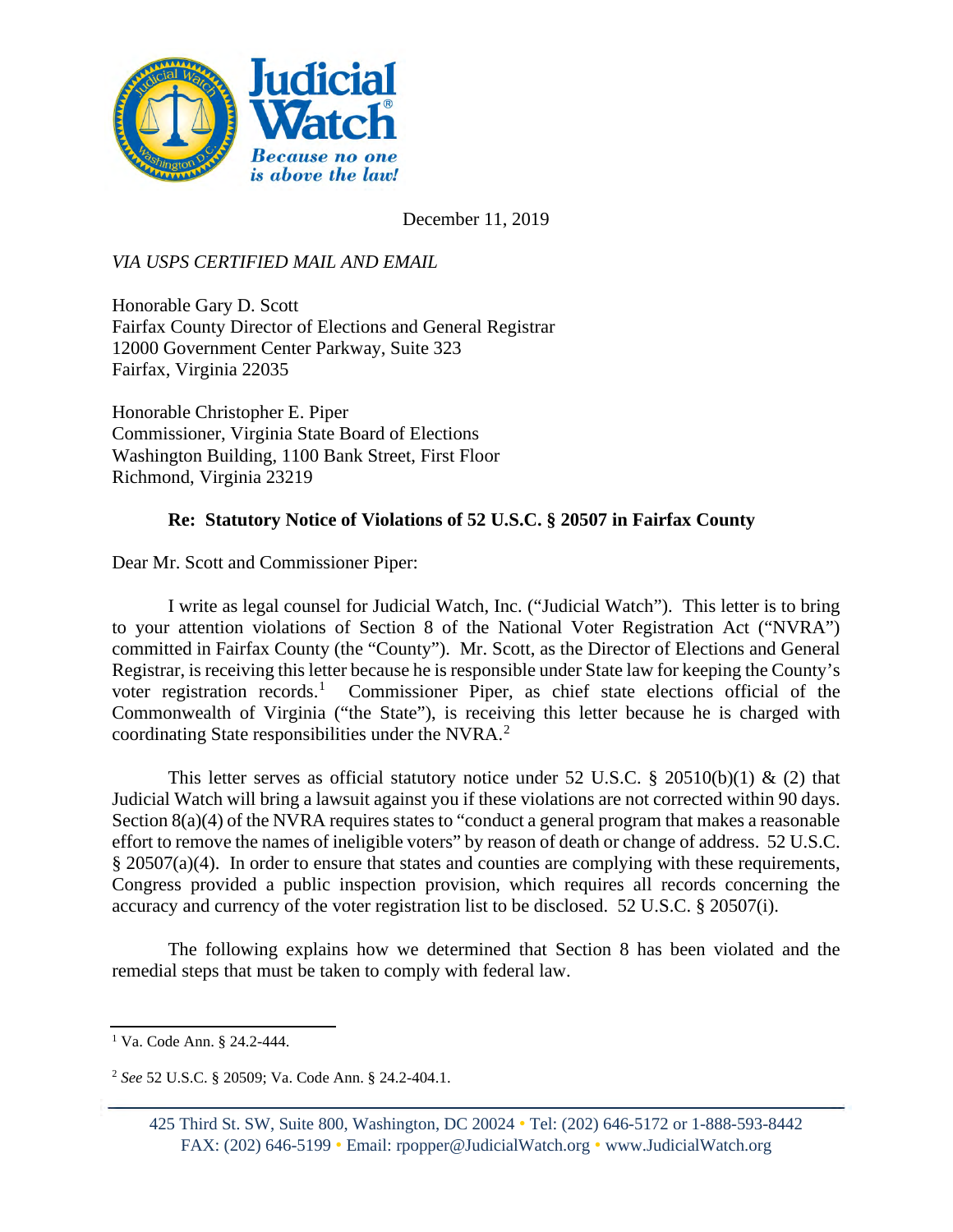Statutory Notice of NVRA Violations December 11, 2019 Page | 2

Judicial Watch examines a number of metrics in order to assess whether a jurisdiction is conducting a general program that makes a reasonable effort to remove ineligible registrants from its voter rolls. To begin with, Judicial Watch determines each jurisdiction's registration rate. States must report detailed registration data every other year to the U.S. Election Assistance Commission (EAC).<sup>[3](#page-1-0)</sup> Judicial Watch hires experts to compare this data to the citizen voting-age population in each state and county where data is available. [4](#page-1-1) An unusually high registration rate suggests that a jurisdiction is not removing voters who have died or who have moved elsewhere, as required by 52 U.S.C. § 20507(a)(4). Federal courts adjudicating NVRA claims have acknowledged the significance of high registration rates. *See Am. Civ. Rights Union v. Martinez-Rivera*, 166 F. Supp. 3d 779, 793 (W.D. Tex. 2015); *Voter Integrity Project NC, Inc. v. Wake Cnty. Bd. of Elections*, 301 F. Supp. 3d 612, 618 (E.D.N.C. 2017).

Judicial Watch also considers how many registrations were ultimately removed from the voter rolls because a registrant failed to respond to an address confirmation notice and then failed to vote during the NVRA's statutory waiting period. If few or no voters were removed by means of this process, the jurisdiction is obviously failing to comply with Section 8(d) of the NVRA. 52 U.S.C. § 20[5](#page-1-2)07(d)(1). States must report the number of such removals to the EAC.<sup>5</sup>

Our analysis of the data regarding Fairfax County showed the following:

The County has a total registration rate of  $105\%$ . To be clear, the number of voter registrations exceeds the number of citizens in the County who are old enough to register to vote.

The County reported removing only about 5800 voter registrations per year during the last reporting period on the grounds that the registrants failed to respond to an address confirmation notice and failed to vote in two consecutive federal elections. This is a very low number of removals for a county of this size.

These facts establish clear violations of Section 8(a)(4) of the NVRA.

\* \* \* \* \* \* \*

Pursuant to 52 U.S.C. § 20510(b)(2), if the foregoing violations are not corrected within 90 days of your receiving this letter, Judicial Watch and those on whose behalf it has sent this

425 Third St. SW, Suite 800, Washington, DC 20024 • Tel: (202) 646-5172 or 1-888-593-8442 FAX: (202) 646-5199 • Email: rpopper@JudicialWatch.org • www.JudicialWatch.org

<span id="page-1-0"></span><sup>3</sup> 11 C.F.R. § 9428.7.

<span id="page-1-1"></span><sup>4</sup> EAC registration data is available publicly at https://www.eac.gov/research-and-data/election-administration-votingsurvey/. For the latest American Community Survey population and demographic data, *see* <https://factfinder.census.gov/faces/nav/jsf/pages/index.xhtml>

<span id="page-1-2"></span><sup>5</sup> 11 C.F.R. § 9428.7(b)(5); U.S. Election Assistance Commission, ELECTION ADMINISTRATION AND VOTING SURVEY: 2018 COMPREHENSIVE REPORT at 197 (survey question A9e), available at [https://www.eac.gov/assets/1/6/2018\\_EAVS\\_Report.pdf.](https://www.eac.gov/assets/1/6/2018_EAVS_Report.pdf)